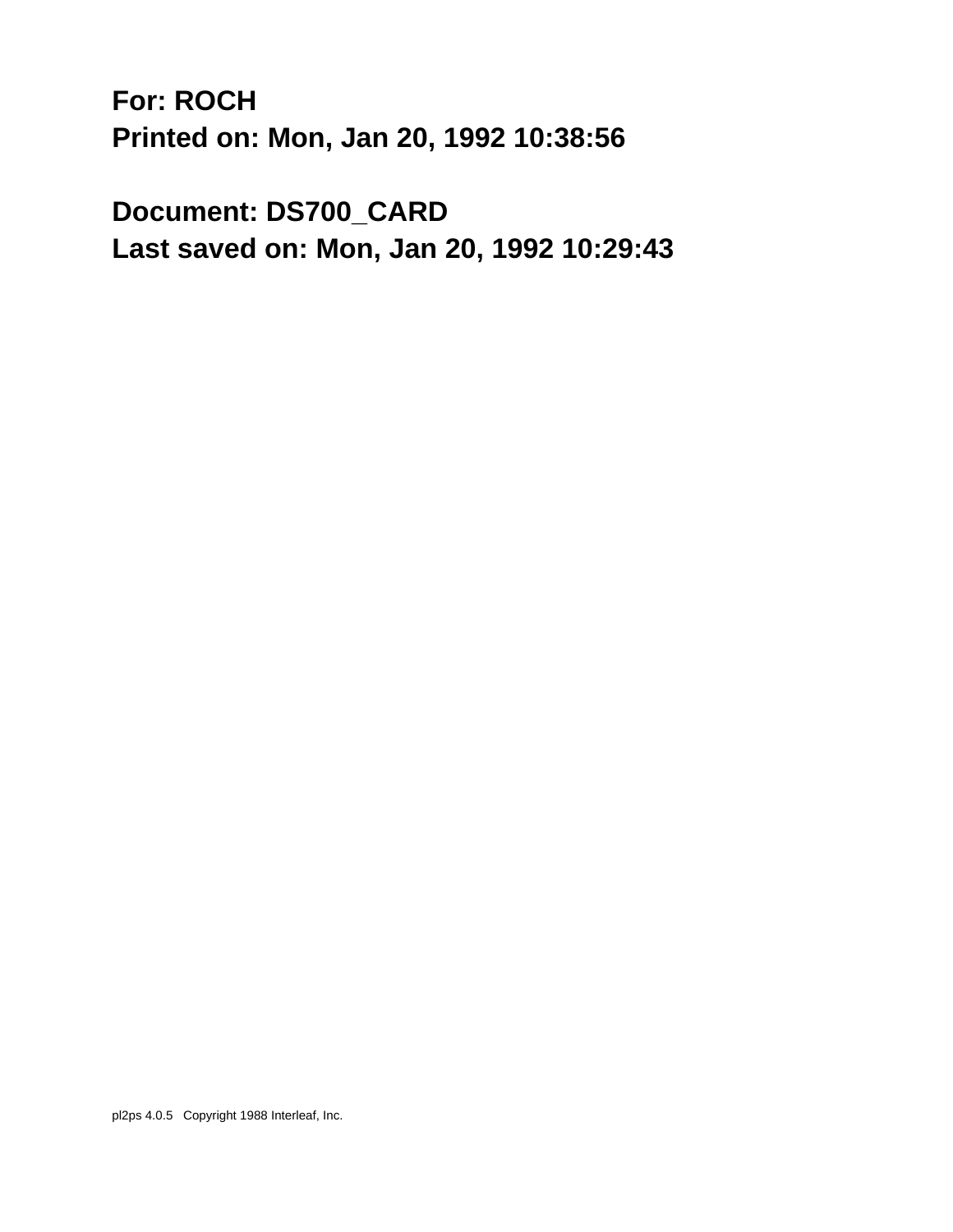

EK-DSRVW-IN.001

**DECserver 700 Hardware Installation Card**





Rear View DECserver 700-16



LKG-5809-91l Rear View DECserver 700-08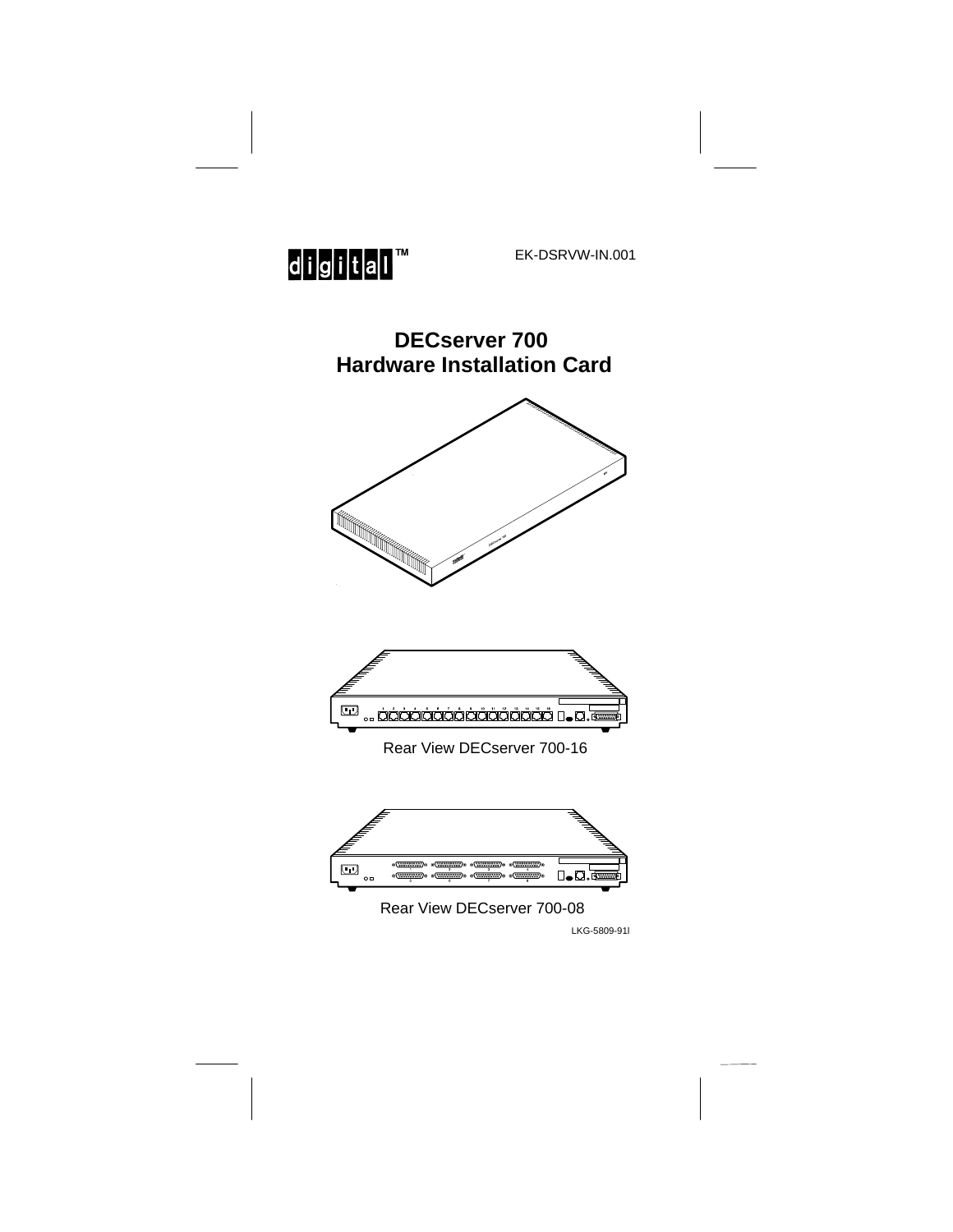

## **Check the Contents of the Box**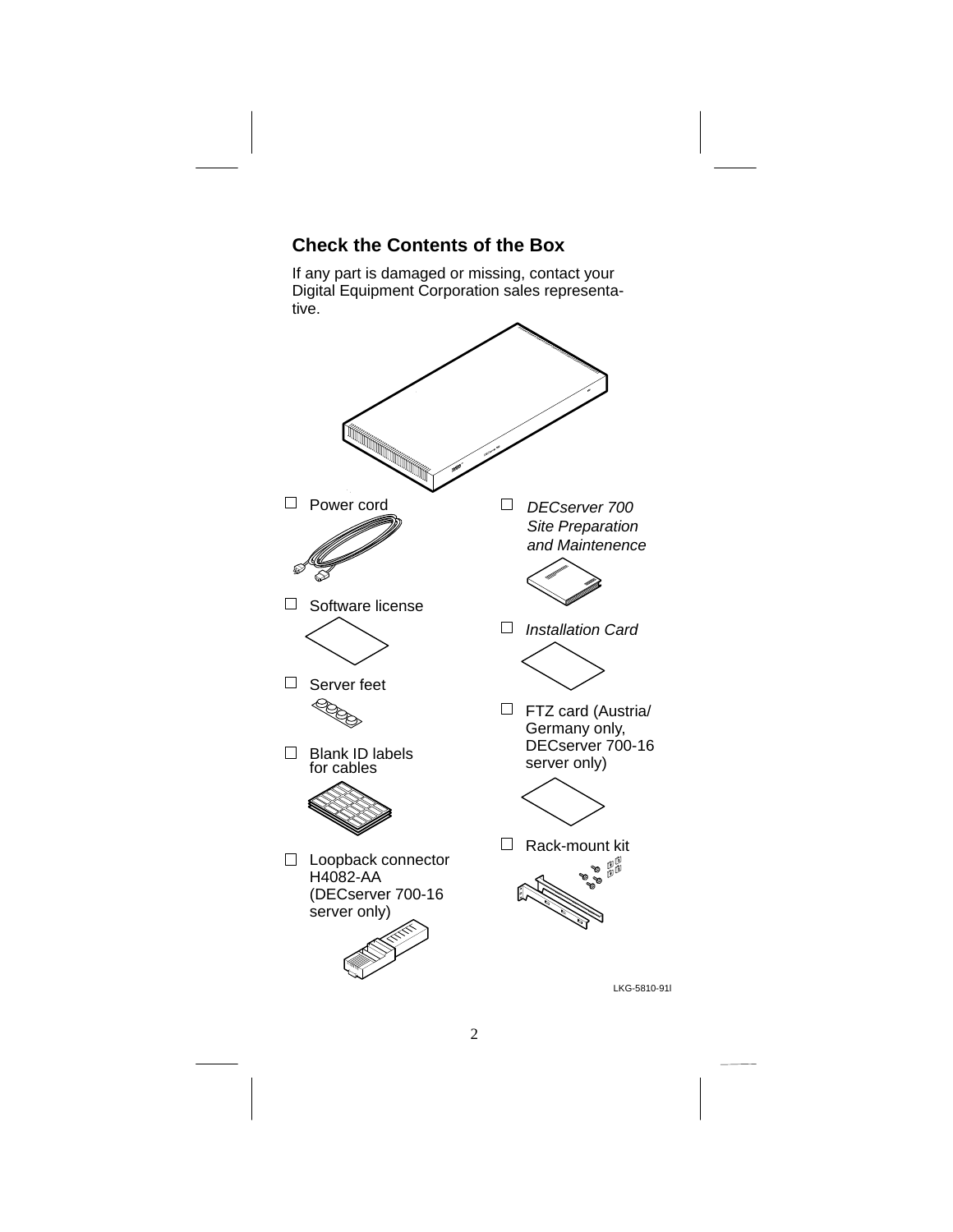## **Verify the Site**

Verify that:

- 1. The devices (modems, printers, PCs, and terminals) and their cables are installed.
- 2. An Ethernet cable is installed.
- 3. A power socket is available within 1.8 meters (6 feet) of the server position.
- 4. If you are to rack-mount the server, have available a number 1 or 2 crosspoint screwdriver or a 3 mm (1/8 inch) flat blade screwdriver.

#### **Place the Server – Desktop**

- 1. Turn the server upside down.
- 2. Remove the backing from the feet.
- 3. Stick the feet to the server.



4. Allow for 15 centimeters (6 inches) of airspace around the server air vents.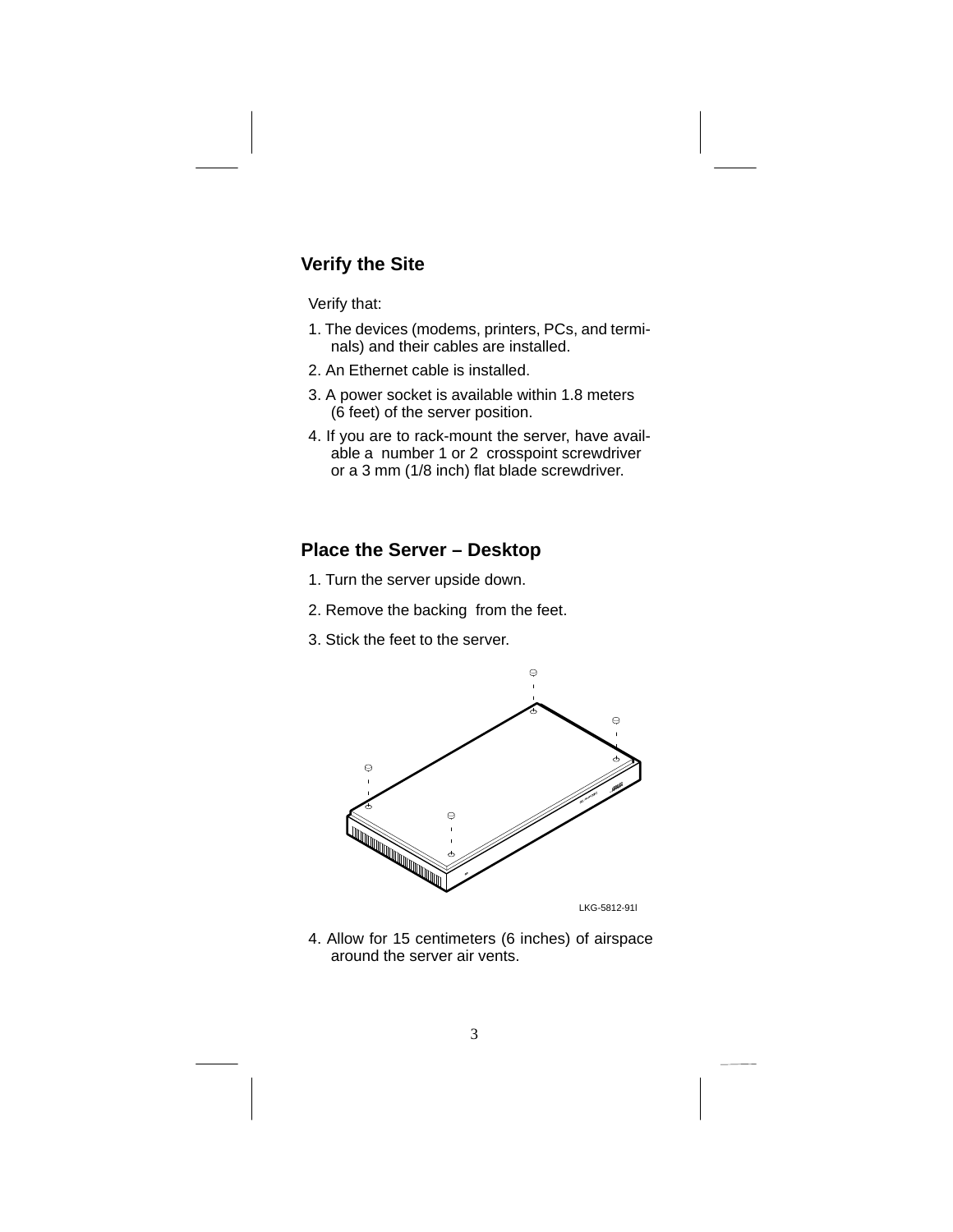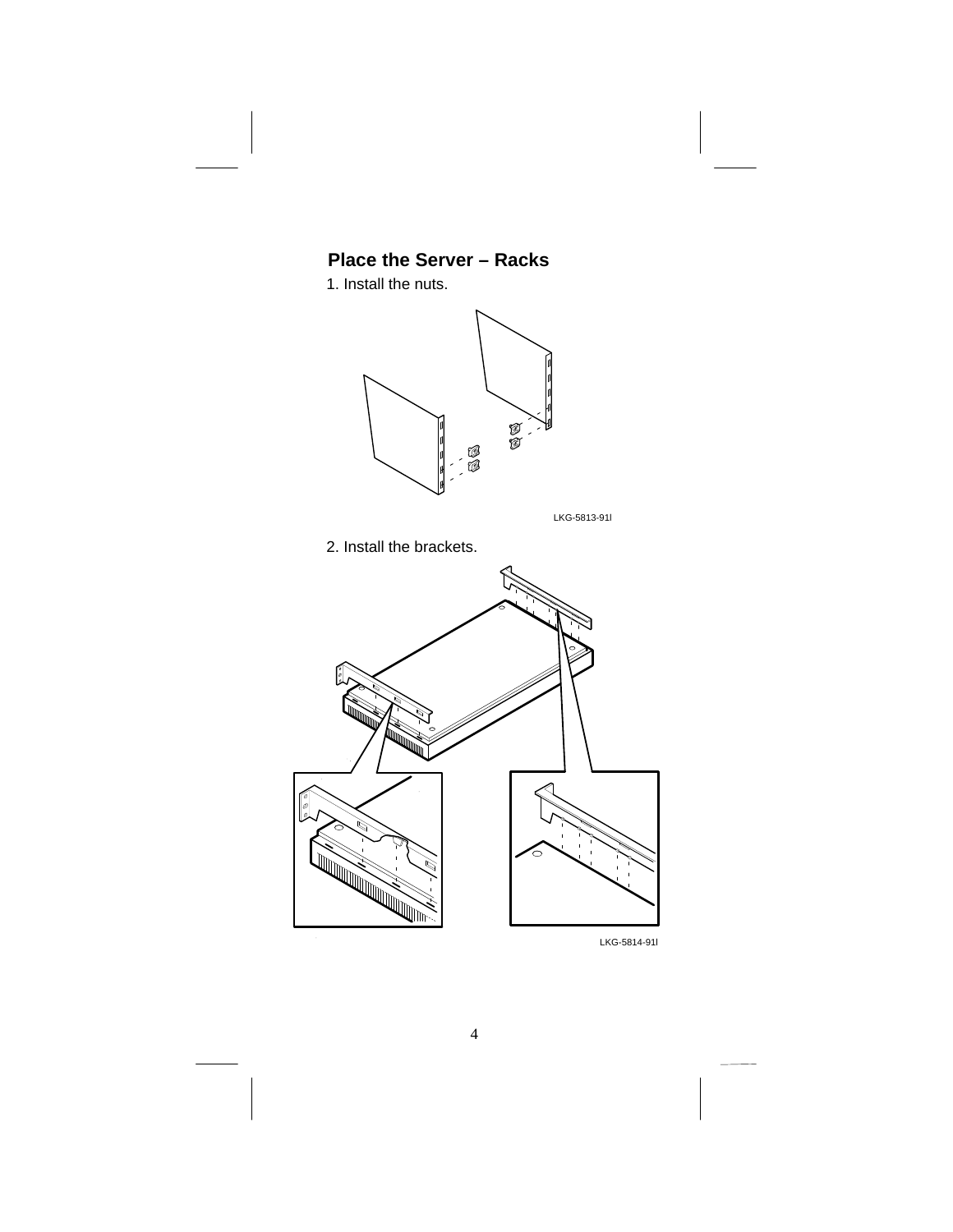# **Place the Server – Racks (Cont.)**

3. Install the server in the rack.



#### **NOTE**

This is the most common method of installing the server in a rack. Refer to DECserver 700 Site Preparation and Maintenance, Chapter 3, for other methods.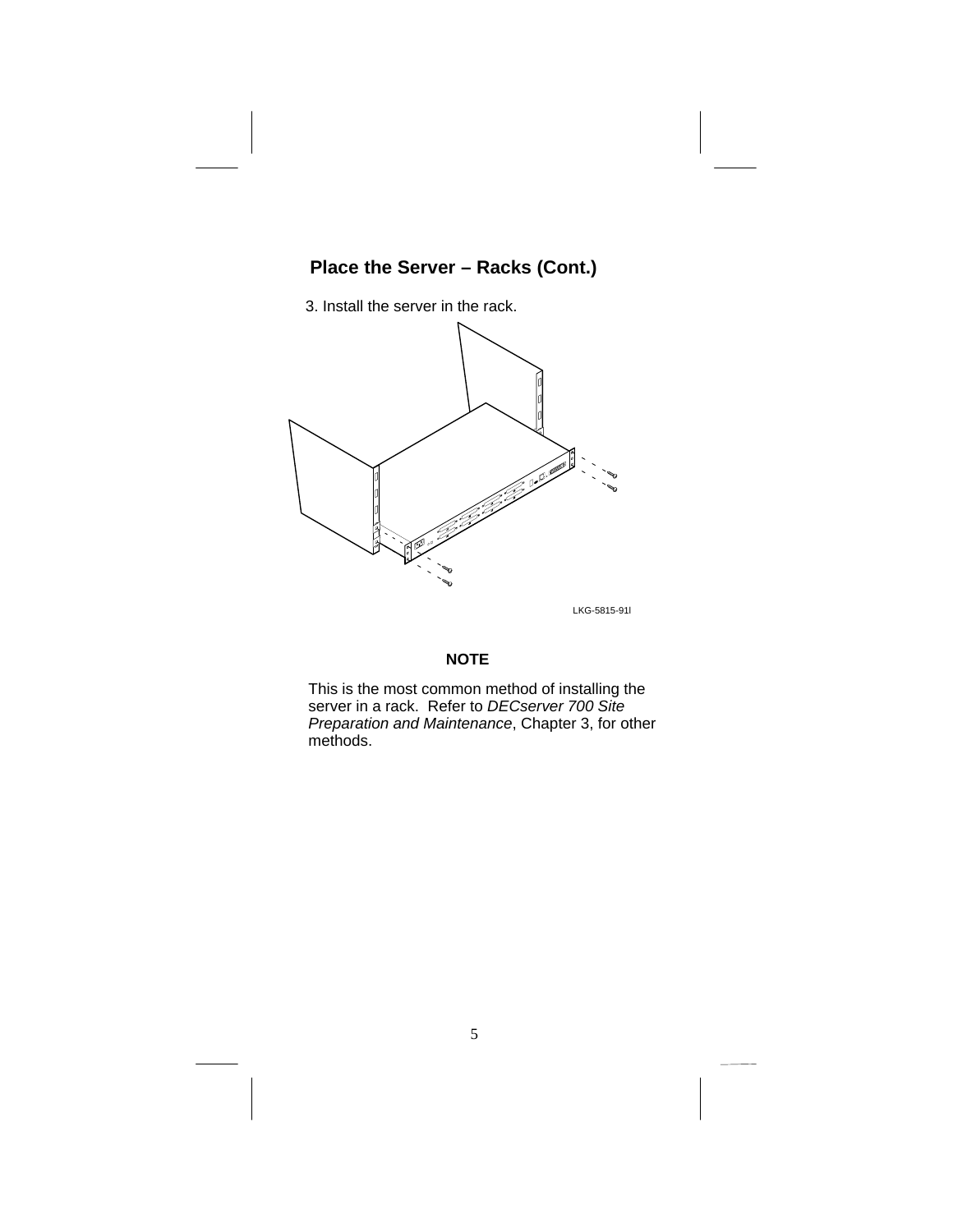### **Connect Device Cables to DECserver 700-08 Server**

## **Caution**

The V24/RS-232-C adapter (12-27591-01) (not supplied) must be fitted between the server and the extension cable if the modem/eliminator has Data Signal Rate Selector (DCE) on pin 23 (refer to modem manual).

- 1. If an adapter is needed:
	- a. Insert the adapter and tighten the screws.



LKG-5816-91l

b. Insert the cable and tighten the screws.

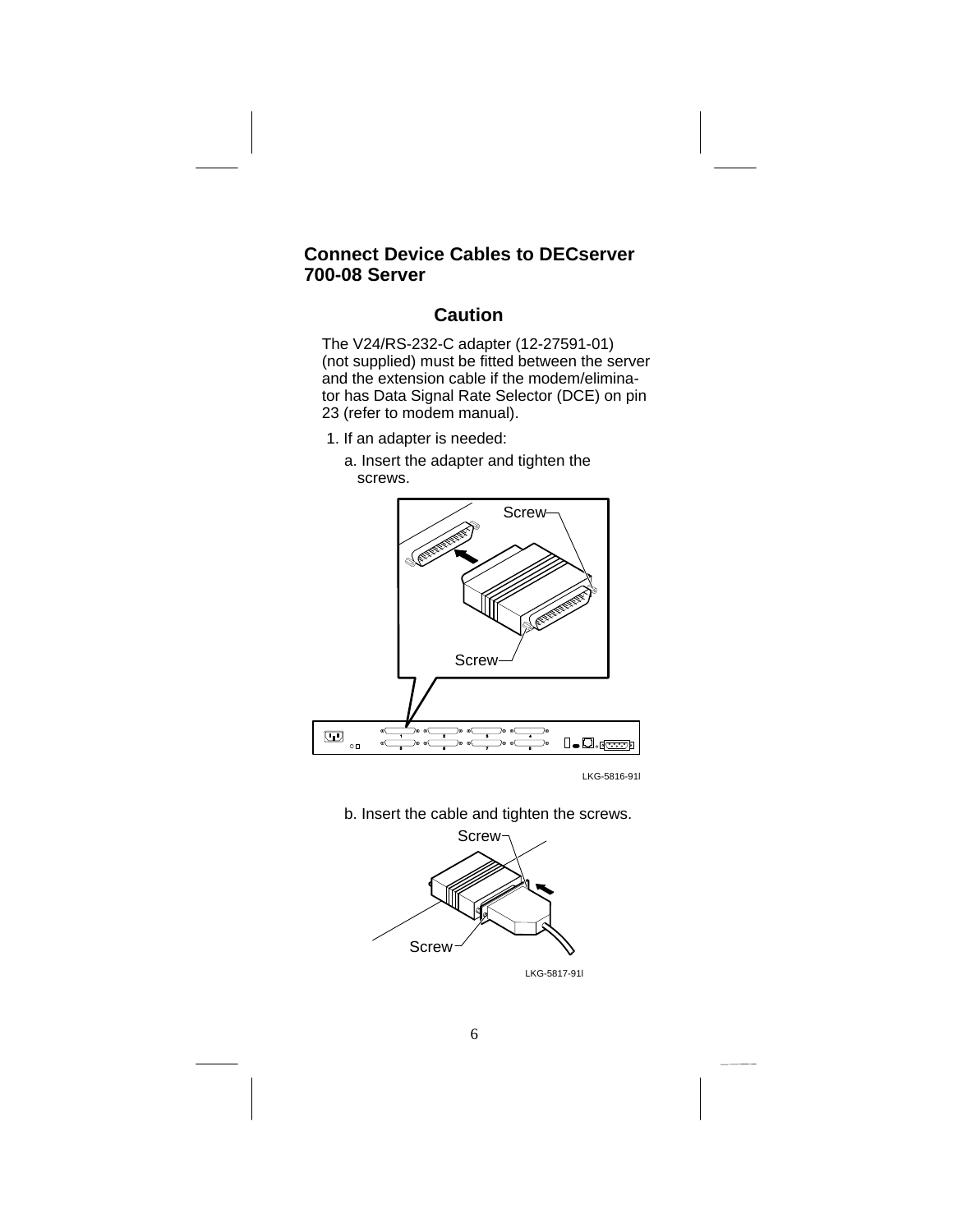2. If the adapter is not needed, insert the 25-pin D-connector and tighten the screws.



# **Connect Device Cables to DECserver 700-16 Server**



LKG-5819-91l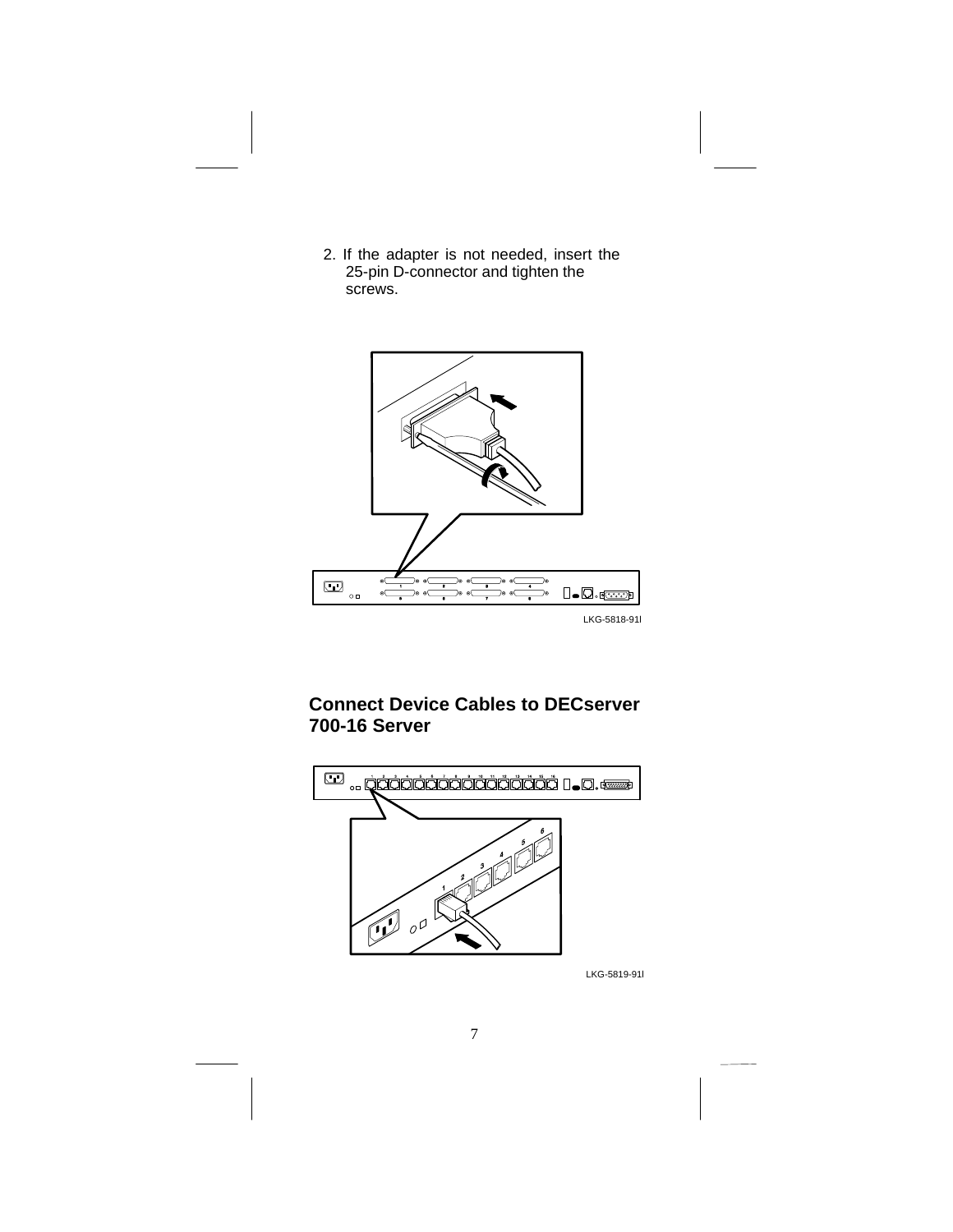

You may connect your server to standard, 10BaseT, or ThinWire™ Ethernet.

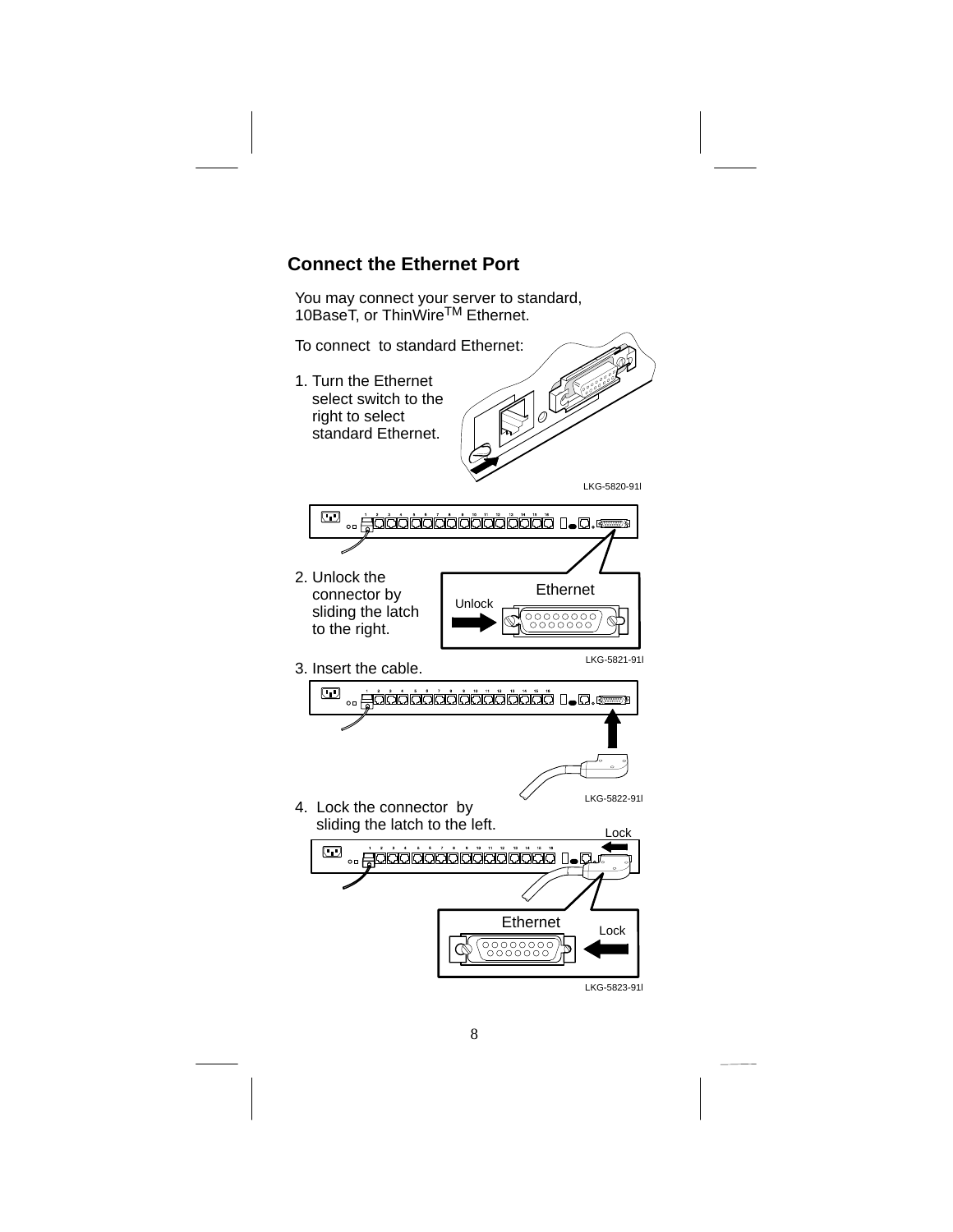To connect to 10BaseT Ethernet:



2. Insert the cable.



LKG-5811-91l

To connect to ThinWire Ethernet:

1. Turn the Ethernet select switch to the right to select standard Ethernet.

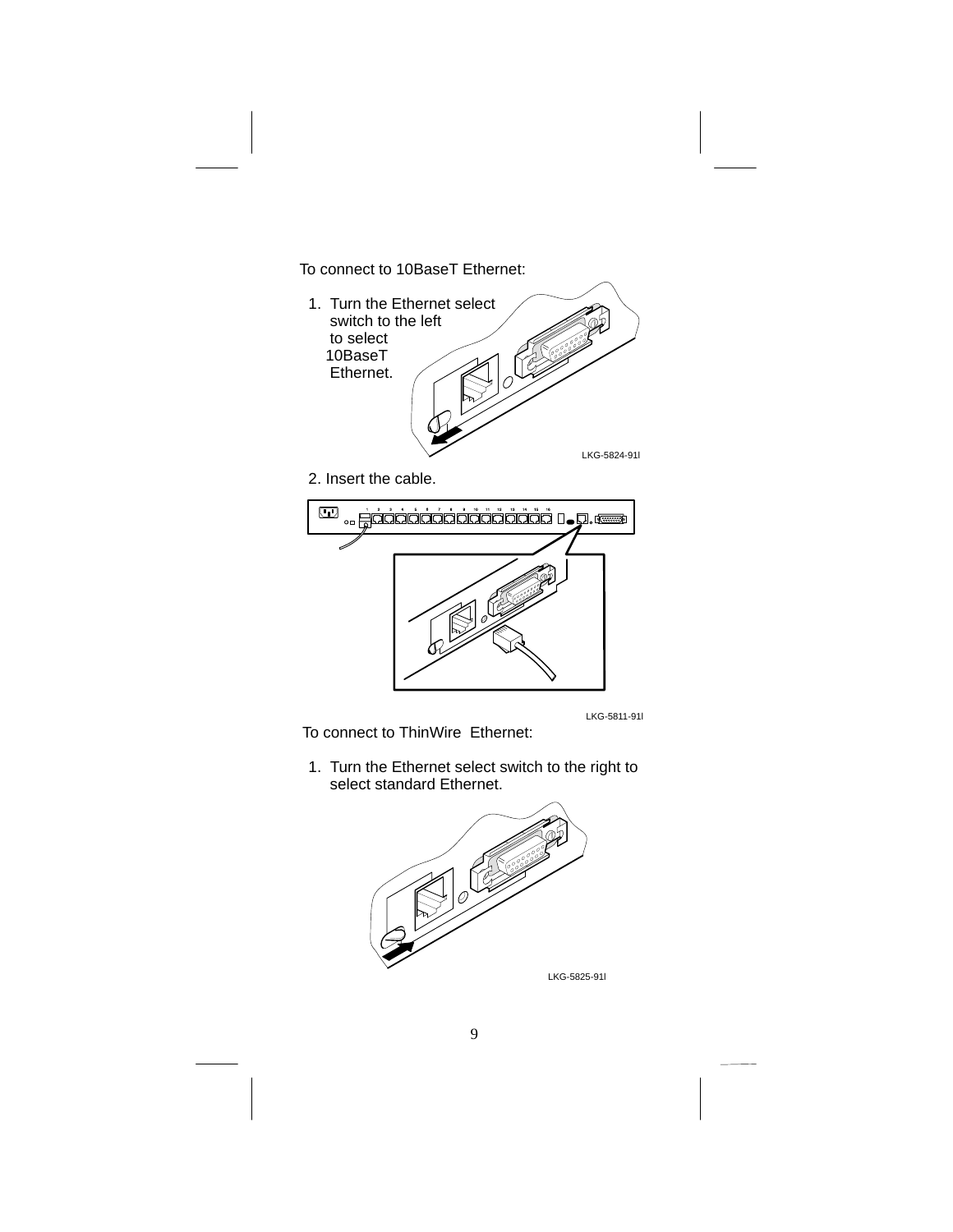To connect to ThinWire Ethernet (Cont.):

- 2. To connect to ThinWire Ethernet, you must install a media access unit (MAU) which is not supplied.
	- a. Insert the MAU.
	- b. Insert the ThinWire cable.



### **Connect Power to Server**

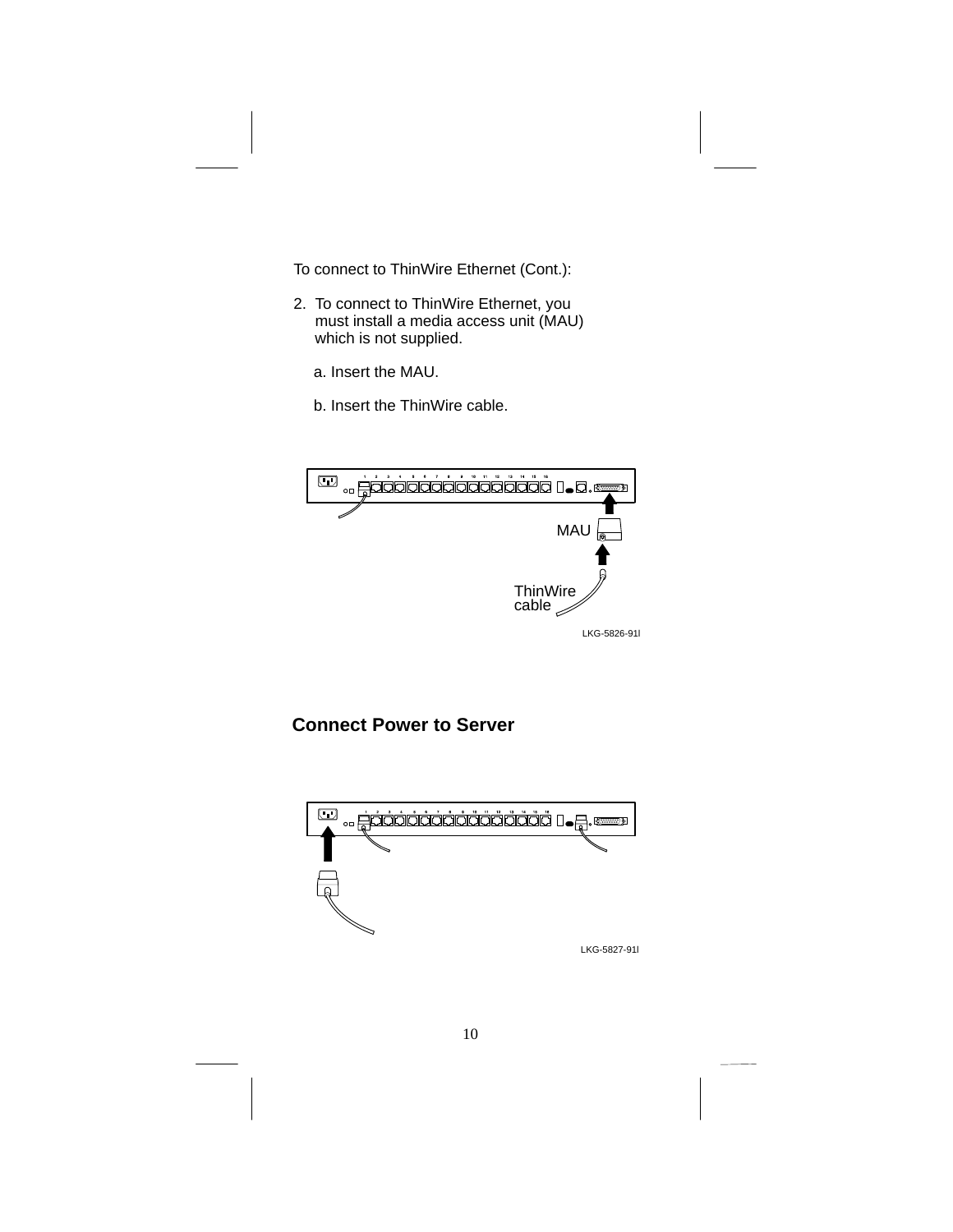## **Verify Server Is Operating Correctly**

When you plug in the power cable, the server runs tests. After the tests are completed, the server requests a down-line load of software. The 7-segment display alternates between 3 and 4 until the software is loaded. Allow 3 minutes for the server to complete the procedure.

Compare the 7-segment display and the System OK LED status to the table on page 12.